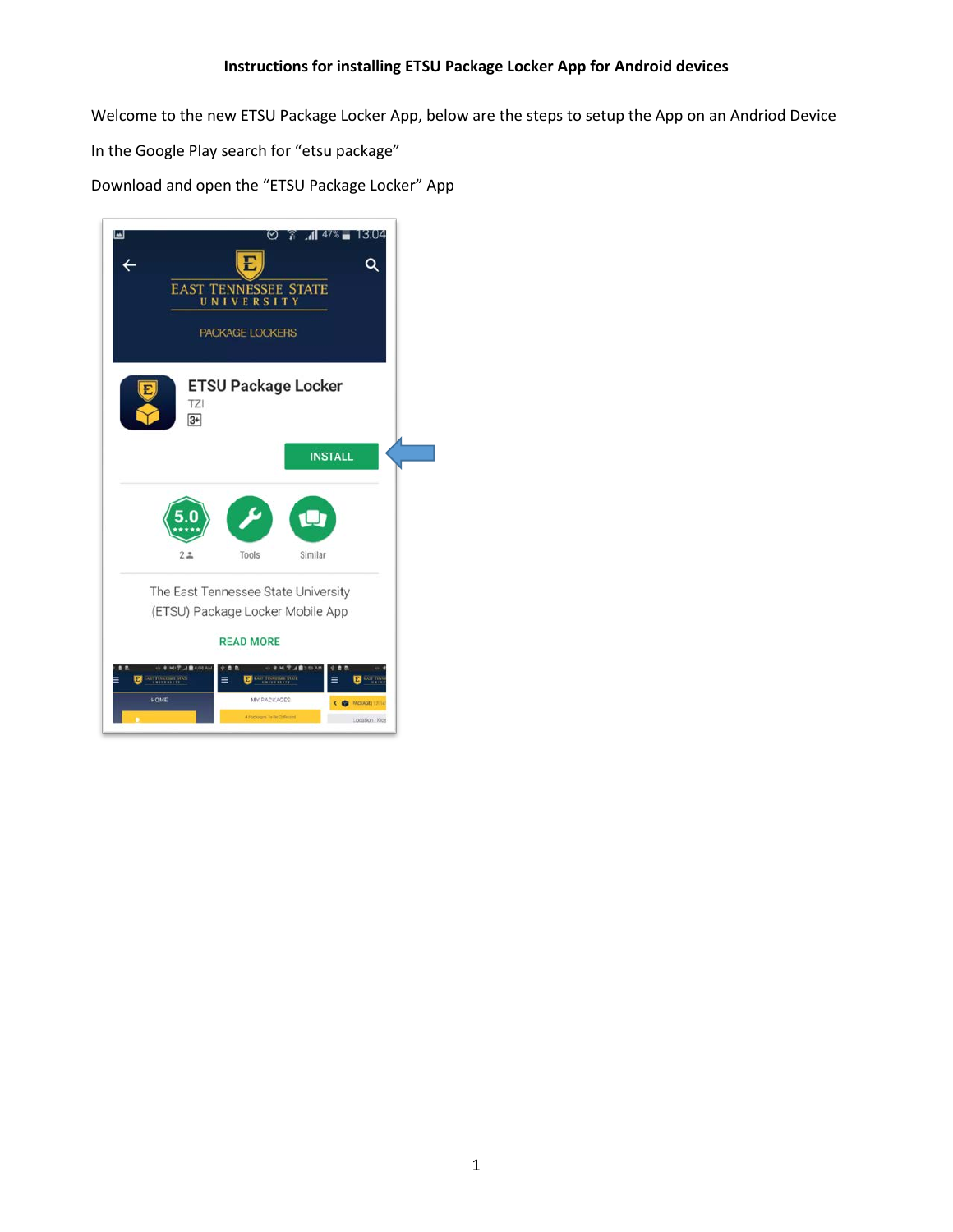In the App click the link titled "Sign up"

| 13:44<br>ا دا<br>∗<br>⊠ 188 11. ⊼<br>⊘∴<br>EAST TENNESSEE STATE<br>E |
|----------------------------------------------------------------------|
|                                                                      |
| <b>SIGN IN</b>                                                       |
| Email                                                                |
| Password                                                             |
| Sign In                                                              |
| Sign Up                                                              |
| Forgot Password?                                                     |
| Got a verification code?                                             |
|                                                                      |
| By signing in you agree to ETSU Terms & Conditions.                  |

Enter your ETSU email address: Example- [buckyb@etsu.edu](mailto:buckyb@etsu.edu)

| _ලු<br>⊌<br>$\equiv$ | <b><i>\</i></b> ⊘ ໋ 1  79% ∎<br>14:12<br>EAST TENNESSEE STATE |
|----------------------|---------------------------------------------------------------|
|                      | <b>SIGN UP</b>                                                |
| <b>User Details</b>  |                                                               |
| <b>Email Address</b> | buckyb@etsu.edu                                               |
|                      | <b>SUBMIT</b>                                                 |
|                      |                                                               |

Click "Submit"

You will receive an email titled "Verification code to sign up to the mobile app" Below is an email example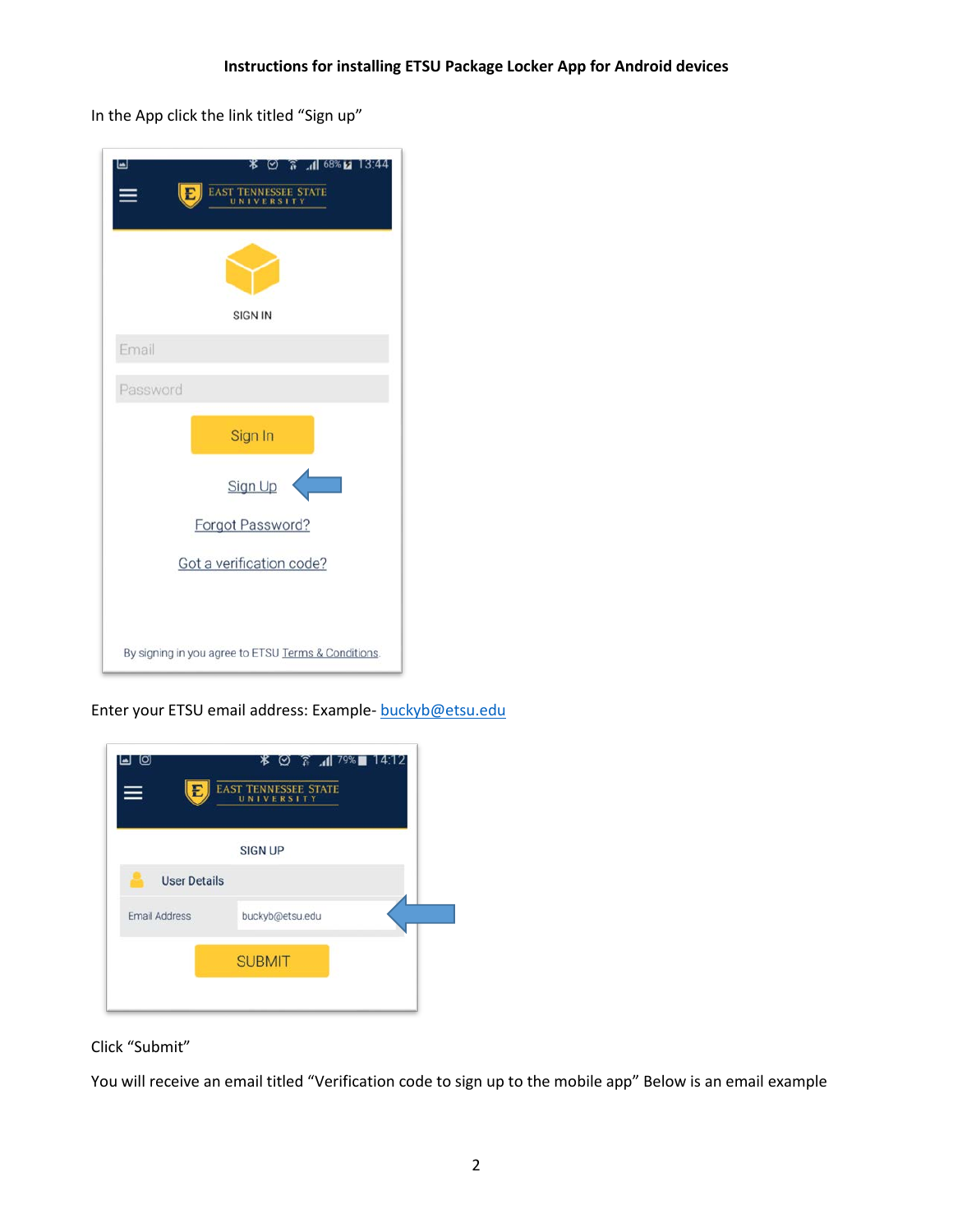

Get the number from email and enter in the next screen.

| [O]<br>لدا                 | 14:12<br>® है ⊠<br>$79\%$<br>ж<br><b>EAST TENNESSEE STATE</b><br>UNIVERSITY |
|----------------------------|-----------------------------------------------------------------------------|
|                            | <b>SET PASSWORD</b>                                                         |
| <b>Verify Your Account</b> |                                                                             |
| <b>Email Address</b>       | puckyb@etsu.edu                                                             |
| Verification Code          | Verification Code                                                           |
|                            | <b>SUBMIT</b>                                                               |
|                            |                                                                             |
|                            |                                                                             |

After entering the verification code you will be directed to a page similar to below:

You may enter any password of your choosing, it does not need to match your ETSU password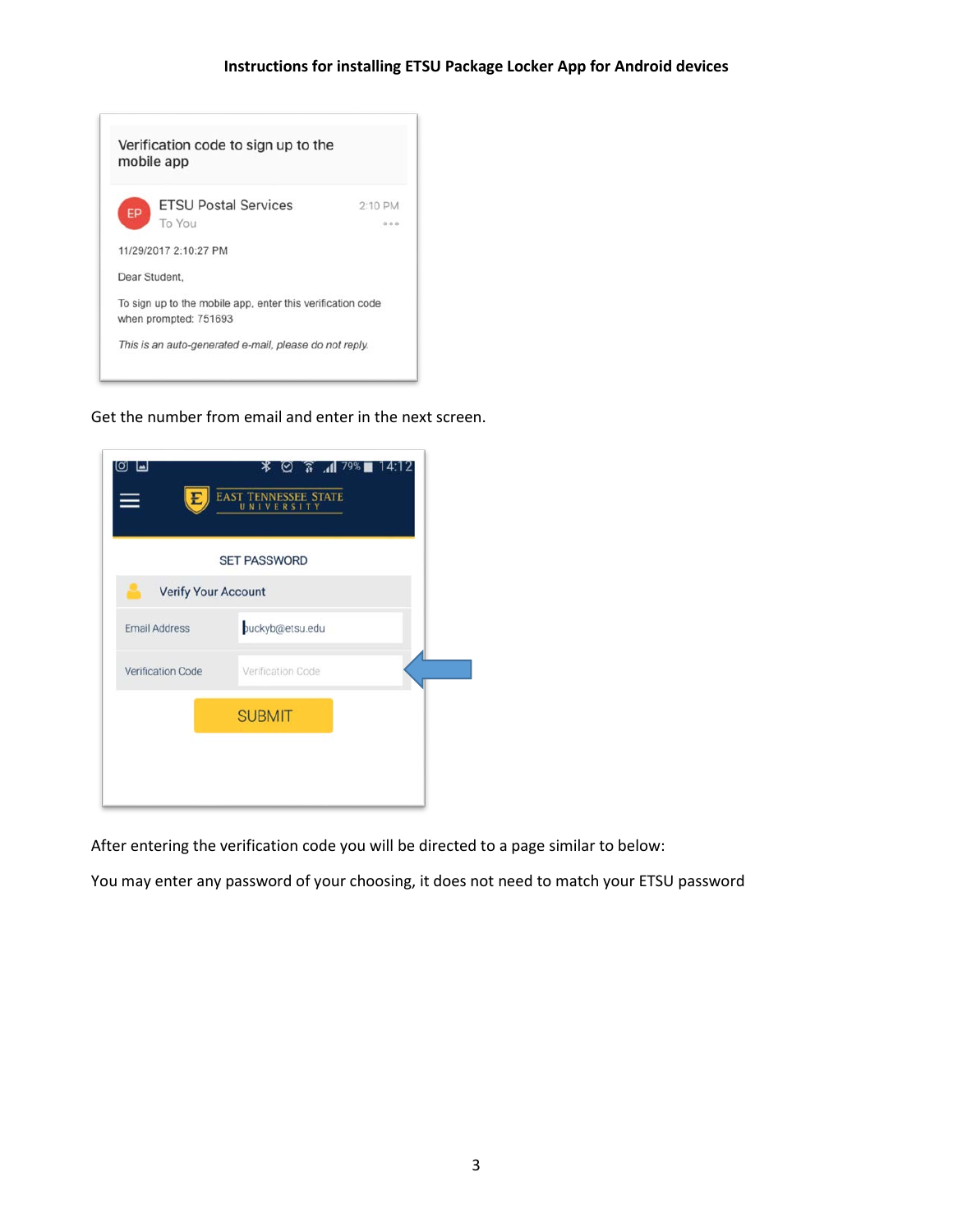| E                   | <b>EAST TENNESSEE STATE</b><br>UNIVERSITY |
|---------------------|-------------------------------------------|
|                     | <b>SET PASSWORD</b>                       |
| <b>User Details</b> |                                           |
| Email Address       | buckyb@etsu.edu                           |
| Password            |                                           |
| New Password        | New Password                              |
|                     | Confirm New Password Confirm New Password |
|                     | <b>SUBMIT</b>                             |

Click "submit" after you are satisfied with your password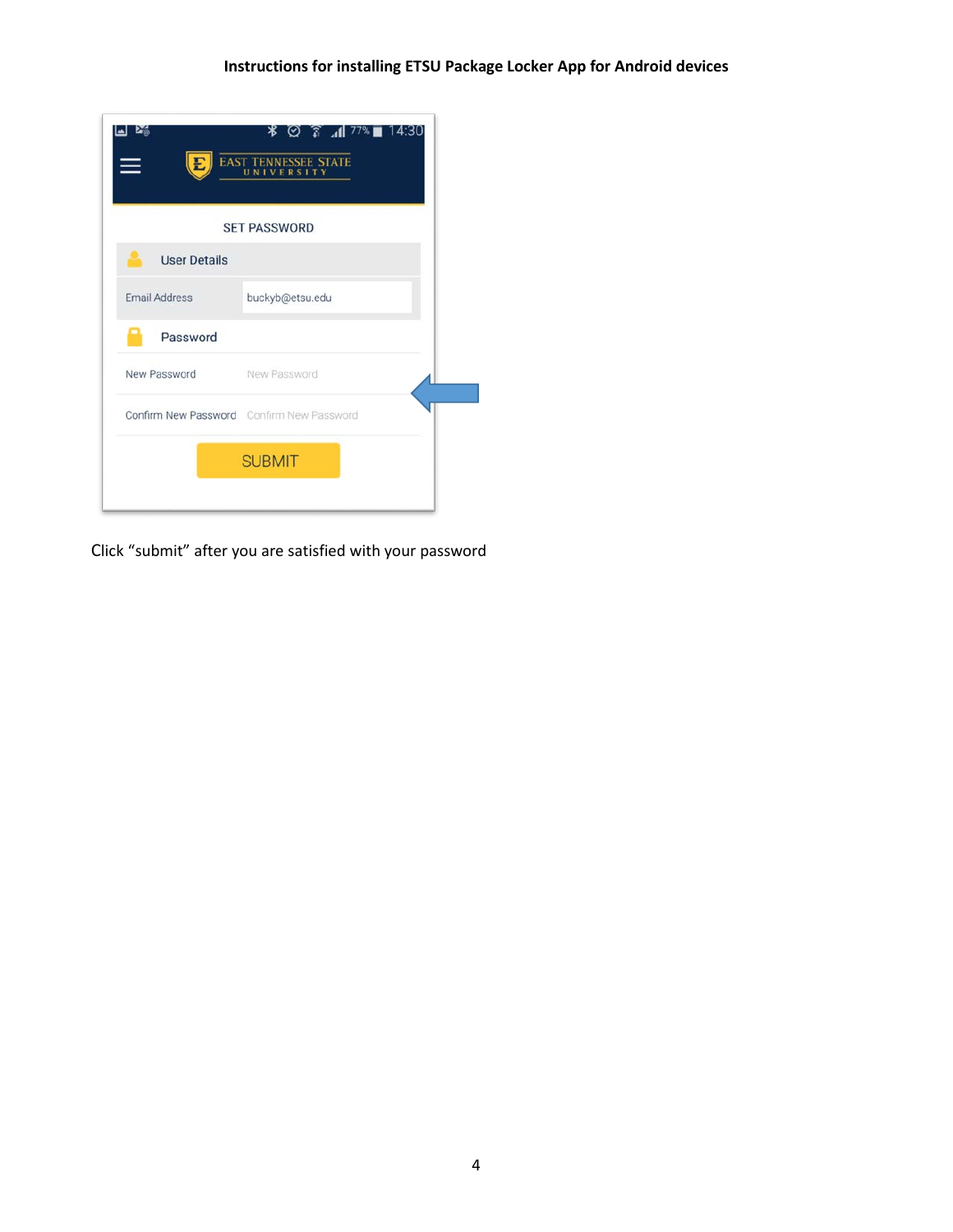After submitting your new password, you should be directed to the App homepage shown below:

If not directed to the homepage, sign in with your new username and password that you have just created



Once you receive a package you will still receive the usual ETSU email from "ETSU Postal Services" or you can opt to receive "Push notifications" directly via the App

To activate the "Push notifications" select "My account" the home page. Then at the bottom of the screen toggle "Push Notifications"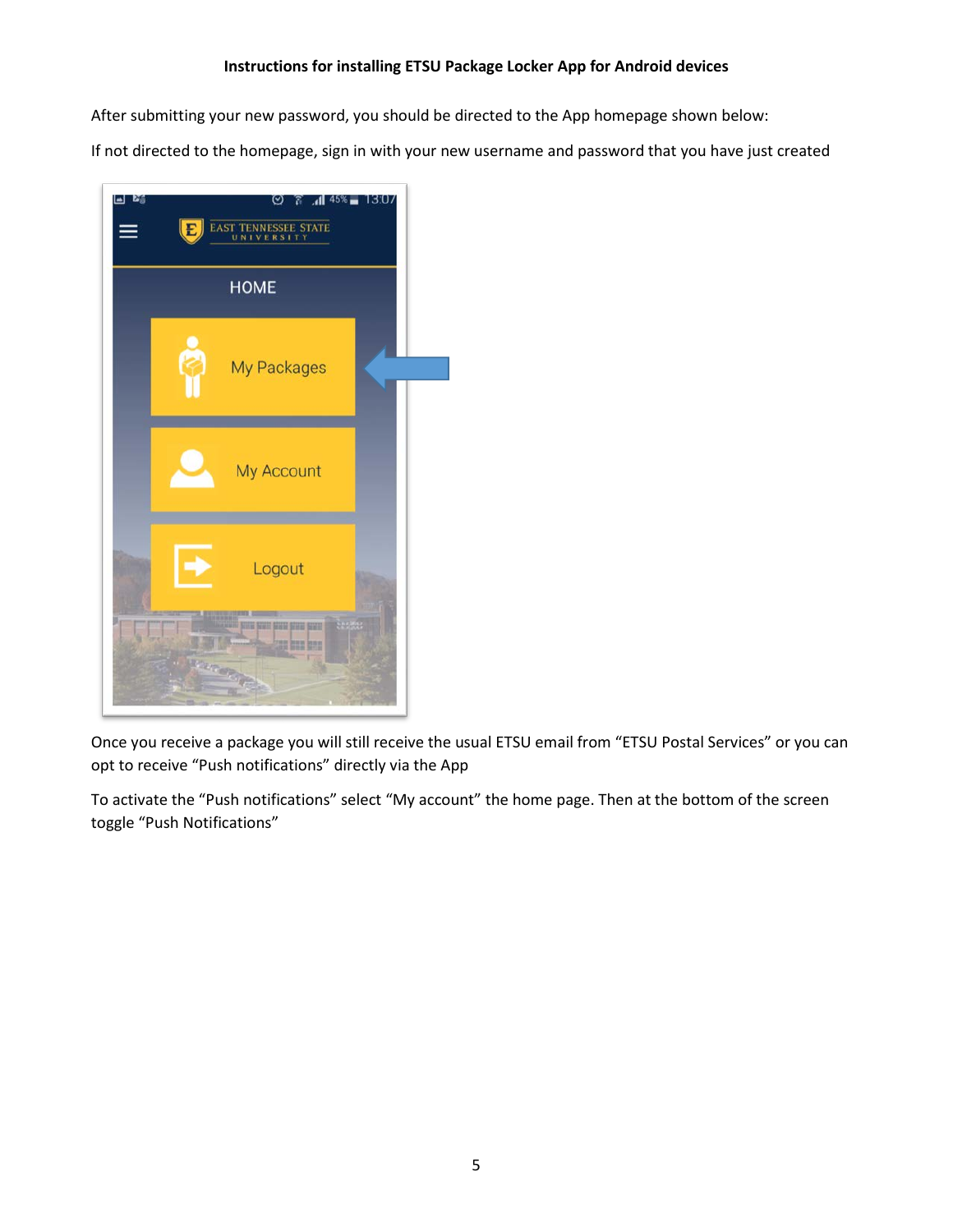|                           | <b>EAST TENNESSEE STATE</b>               |
|---------------------------|-------------------------------------------|
|                           | EDIT ACCOUNT / PASSWORD                   |
| User Details              |                                           |
| <b>Email Address</b>      | buckyb@etsu.edu                           |
| Student Id                | 2222                                      |
| Full Name                 | <b>Bucky The Buccaneer</b>                |
| Mailbox Number            | 10009                                     |
| Password                  |                                           |
| Old Password Old Password |                                           |
| New Password New Password |                                           |
|                           | Confirm New Password Confirm New Password |
| Notification Settings     |                                           |
| <b>Push Notifications</b> | ON                                        |

Once you receive that email you will be able to press the "My Packages" icon on the App home screen, you will then be directed to the package screen



• You can now press the "Package" icon which will direct you to the pickup screen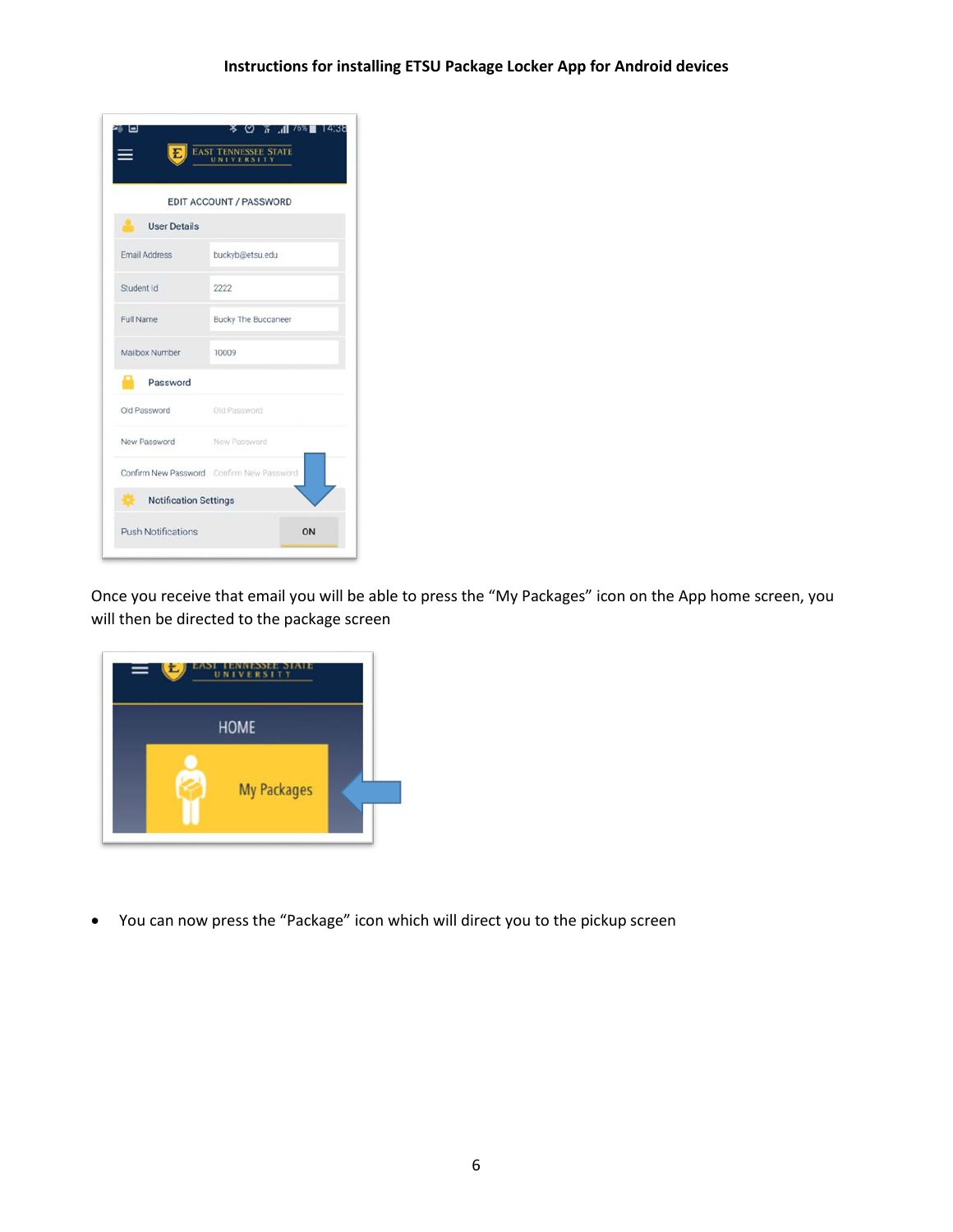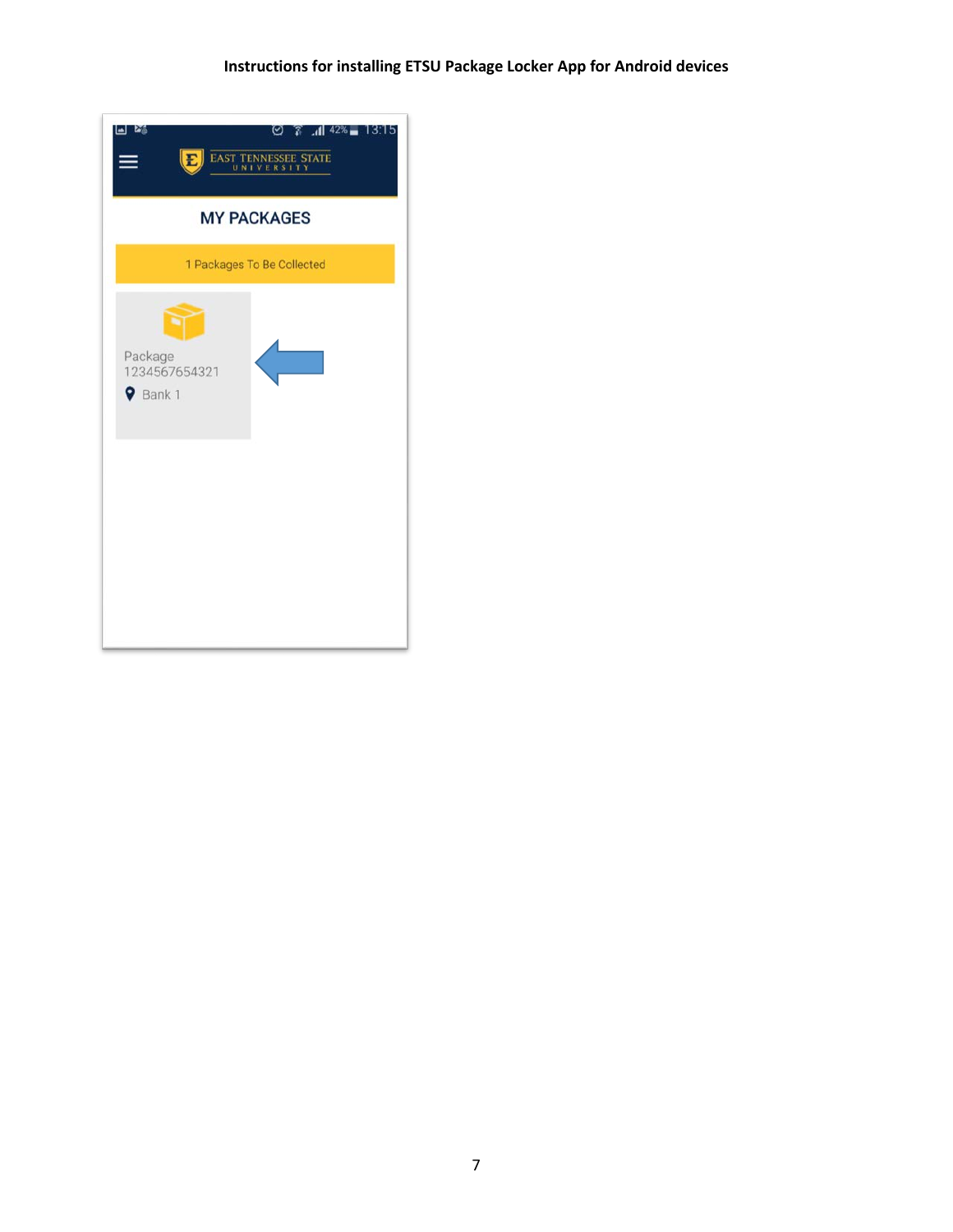As usual you may enter the "Pin" number provided, swipe your ETSU ID, or with our new App you can use "Remote Unlock"

| Ľõ<br>E,     | 13:16<br>ж<br>$42\%$ $-$<br>71. A<br>(∽)<br>ENNESSEE STATE<br><b>EAST 1</b><br>UN. |
|--------------|------------------------------------------------------------------------------------|
| ←            | PACKAGE   1234567654321                                                            |
|              | Location: Bank 1                                                                   |
| Delivered on | 12/14/17 13:14                                                                     |
| Expires at   | 12/15/17 13:14                                                                     |
| PIN          | 318194                                                                             |
|              |                                                                                    |
|              |                                                                                    |

Above you will notice "Remote Unlock" is unavailable; this can happen for two different reasons:

- 1. You are more than 8 feet away from the locker console
- 2. You have your location services disabled in general or for the application
- 3. You have your Bluetooth disabled in general or for the application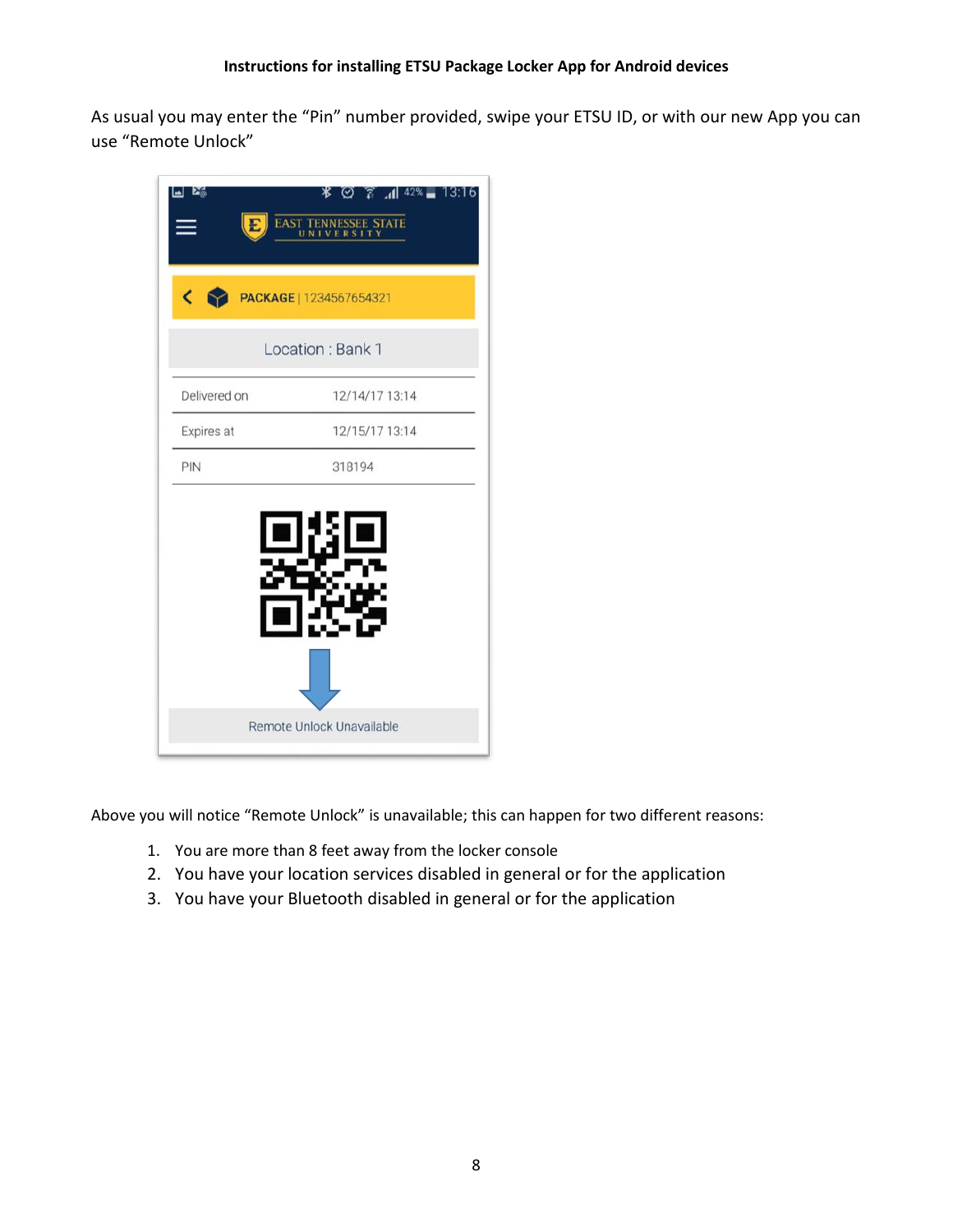In the first visit to the package detail, App will ask for permission from you to have access to the device location. Please allow the access:



If Bluetooth is not enabled, the App will ask you to turn it on. You can turn Bluetooth on from the App directly.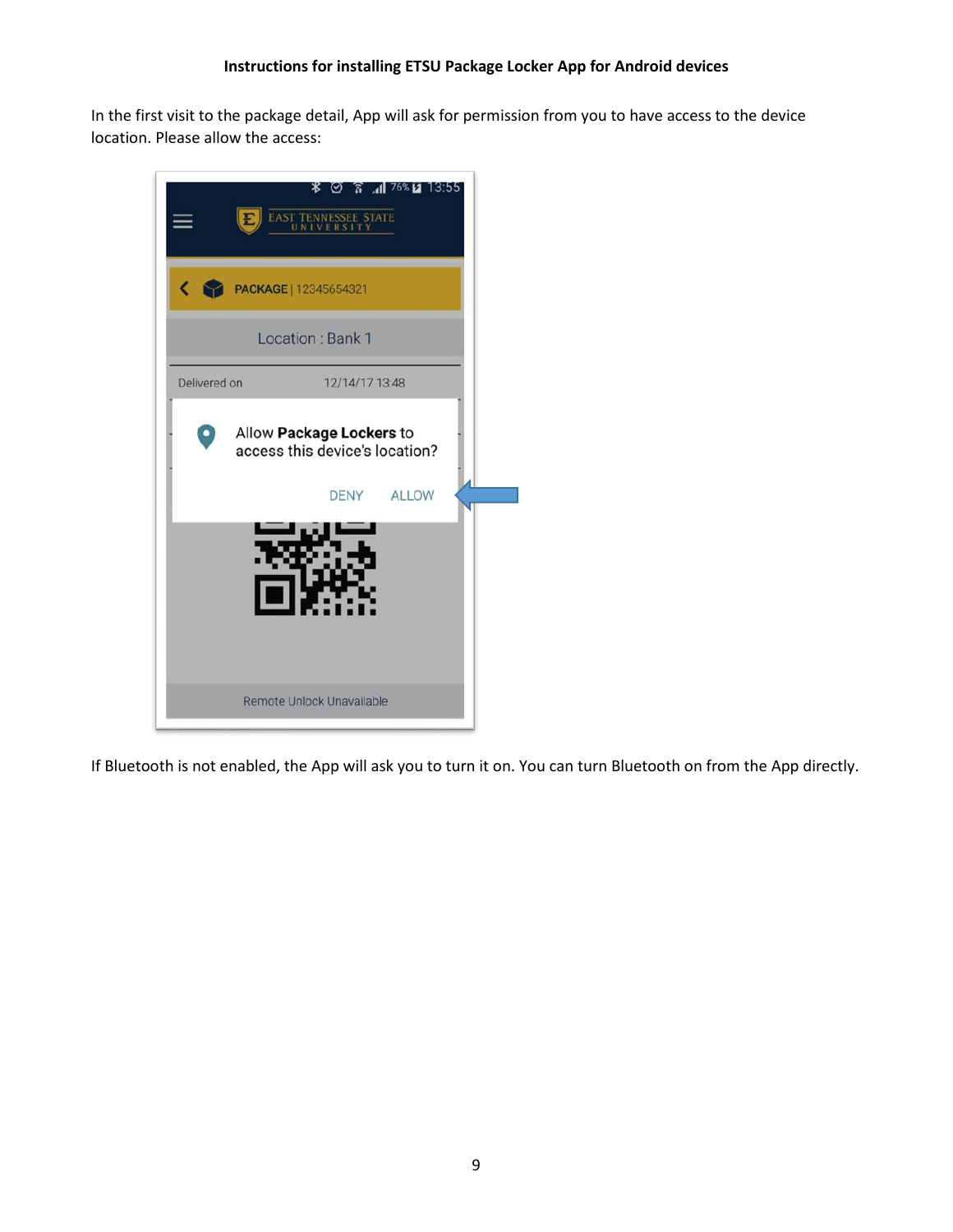

"Remote Unlock" should now be available and will show the button "Open Locker" at the bottom of the screen

Tap "Open locker" and the locker with your package will then open